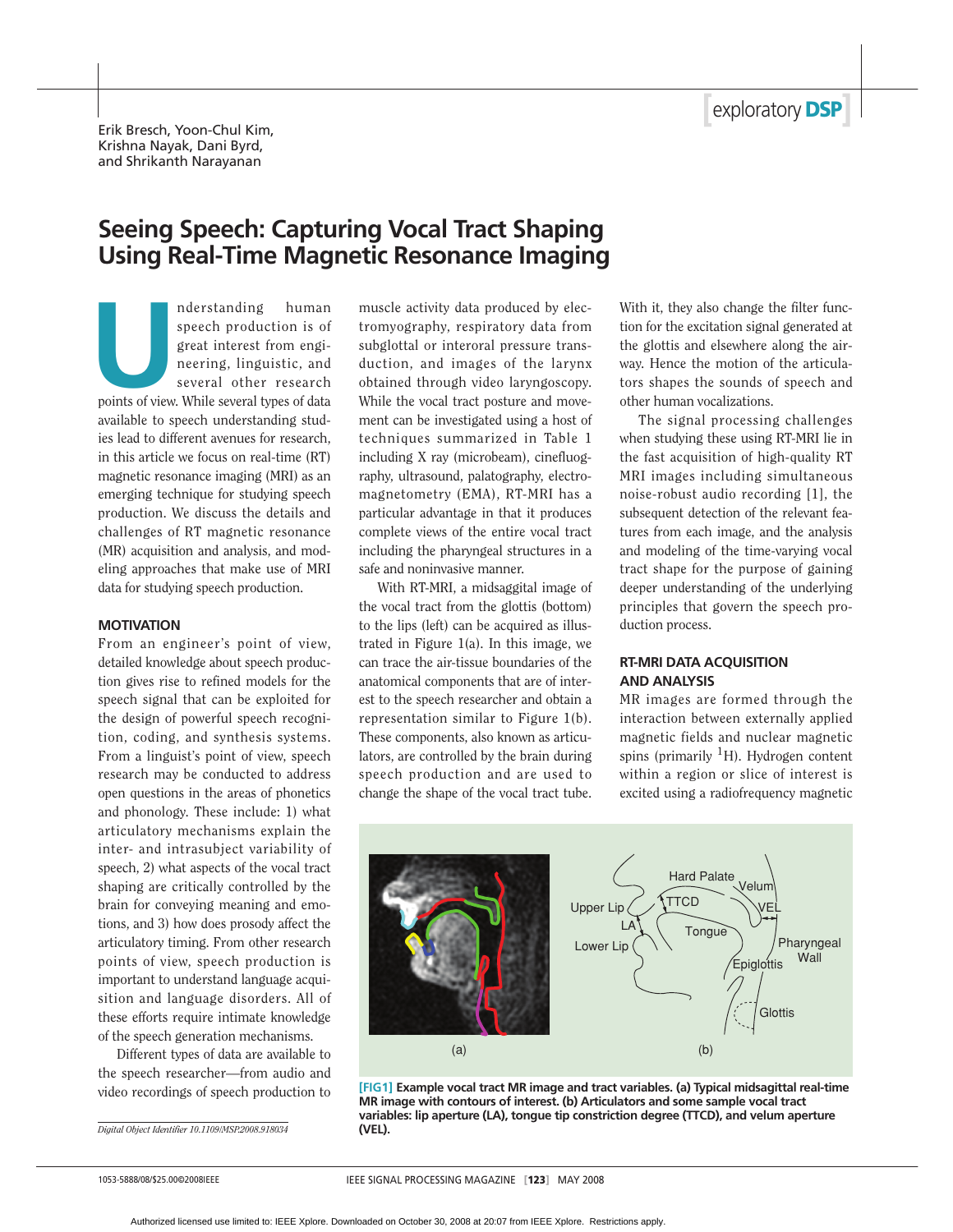field, and data is recorded while linear magnetic field gradients are oscillated. The recorded signals represent samples in the spatial Fourier transform domain, which is referred to as k-space, of the excited object. For RT speech applications, gradient echo imaging with short echo times provides the necessary speed while minimizing signal loss.

RT-MRI refers to the continuous acquisition of MR images with frame rates sufficient to capture the underlying motion or physiology of interest, typically 5–50 frames per second. Such systems are often interactive, requiring reconstruction and display of images with minimal system latency, typically 100–500 ms. This has become possible due to advances in imaging technology including rapidly fluctuating gradients, novel kspace trajectories, parallel imaging, as well as improvements in computer speed.

RT-MRI of human speech production [2] faces several important constraints. The magnetic susceptibility difference between air and human tissue creates local variations in resonance frequency, which affects recorded MRI signals. In addition, the required spatial and temporal resolution requirements are not known in advance and are expected to vary for different speech tasks. Finally, the study of the upper airway has not been the focus of much previous MRI development, and most equipment and imaging methods are not optimized for this region of interest.

# *SEQUENTIAL RT-MRI ACQUISITION, RECONSTRUCTION, AND EDGE DETECTION*

Various MRI scan schemes are possible to collect the k-space data, such as twodimensional (2-D) discrete Fourier transform (DFT), echo planar imaging (EPI), radial, or spiral readout trajectories, all of which have different advantages and disadvantages in terms of scan speed, off-resonance and motion artifact suppression, and signal-to-noise ratio. Studies have shown that sampling the kspace data along a spiral trajectory provides a good compromise and delivers reasonable results. However, the fact that the k-space samples do not fall on a Cartesian grid requires a modified reconstruction.

Assume the system consists of the blocks illustrated in Figure 2(a). Full sampling of the k-space data along a spiral trajectory is followed by gridding reconstruction, which yields an image on which we can perform edge detection to identify the contours of interest.

Gridding reconstruction is the most popular method for reconstructing spiral data [3]. It is fast in terms of the reconstruction time, and it produces images with reasonable reconstruction accuracy. In gridding reconstruction,

$$
\hat{m}(x, y) = \frac{\text{iFFT}_{2D}((M \cdot W) * R \cdot \text{III})}{r(x, y)},
$$
\n(1)

where  $\hat{m}(x, y)$  denotes a pixel value at (*x*, *y*) of a 2-D image after gridding reconstruction, *M* is the k-space data matrix, *W* denotes density correction factors, *R* is a convolution kernel, and III is a 2-D uniformly spaced Cartesian resampling function. To obtain  $\hat{m}(x, y)$ the following steps are required:

1) Convolve the k-space data *M*, multiplied by the density correction

| [TABLE 1] METHODS FOR ACQUIRING SPEECH PRODUCTION DATA OF THE VOCAL TRACT. |                                                                                                                                  |                                                                                                                                                                                                                                                              |                                                                                                       |
|----------------------------------------------------------------------------|----------------------------------------------------------------------------------------------------------------------------------|--------------------------------------------------------------------------------------------------------------------------------------------------------------------------------------------------------------------------------------------------------------|-------------------------------------------------------------------------------------------------------|
| <b>METHOD</b>                                                              | <b>PROS</b>                                                                                                                      | <b>CONS</b>                                                                                                                                                                                                                                                  | <b>COMMENTS</b>                                                                                       |
| CT.                                                                        | • HIGH TEMPORAL AND SPATIAL<br><b>RESOLUTION</b><br>• CAPTURES PHARYNGEAL STRUCTURES<br>• 3-D POSSIBLE                           | • EXPOSURE TO RADIATION                                                                                                                                                                                                                                      | • RARELY USED IN SPEECH RESEARCH                                                                      |
| <b>EMA</b>                                                                 | • HIGH SPATIAL AND TEMPORAL<br><b>RESOLUTION</b><br>$\bullet$ 3-D                                                                | • PROVIDES SPATIALLY SPARSE POINT<br><b>TRACKING DATA</b><br>• CANNOT CAPTURE PHARYNGEAL<br><b>STRUCTURES</b>                                                                                                                                                | • OFTEN USED IN SPEECH<br>PRODUCTION STUDIES.                                                         |
| X RAY (MICROBEAM)                                                          | • HIGH SPATIAL AND TEMPORAL<br><b>RESOLUTION</b><br>• FLESH POINT TRACKING NOT POSSIBLE<br>FOR PHARYNGEAL STRUCTURES             | • EXPOSURE TO RADIATION<br>• IMAGES SHOW ONLY A PROJECTION<br>THROUGH VOLUME WHICH MAKES<br>CONTOUR EXTRACTION DIFFICULT<br>• X-RAY MICROBEAM EQUIPMENT NOT<br><b>WIDELY AVAILABLE</b><br>• SPATIALLY SPARSE DATA                                            | • RARELY USED NOW IN SPEECH<br><b>RESEARCH</b><br>• EXISTING DATABASES ARE STILL<br><b>BEING USED</b> |
| <b>ULTRASOUND</b>                                                          | • HIGH TEMPORAL RESOLUTION<br>• NON-INVASIVE, SAFE<br>• GOOD AUDIO CAN BE OBTAINED<br>SIMULTANEOUSLY                             | • NOISY IMAGES<br>• DETECTS ONLY FIRST TISSUE-AIR<br><b>BOUNDARY</b><br>• NOT SUITABLE FOR ANTERIOR TONGUE<br>TIP AND LIP IMAGING<br>• DETECTOR IS IN CONTACT WITH JAW<br>AND MAY AFFECT SPEECH<br>PRODUCTION PROCESS                                        | • USED PRIMARILY FOR TONGUE<br><b>BODY IMAGING</b>                                                    |
| <b>MRI</b>                                                                 | • NON-INVASIVE, SAFE<br>• CAPTURES PHARYNGEAL STRUCTURES<br>• 3-D POSSIBLE<br>• TAGGED MRI ALLOWS FLESH-POINT<br><b>TRACKING</b> | • RELATIVELY POOR SPATIAL AND<br><b>TEMPORAL RESOLUTION</b><br>• EXPENSIVE<br>• LIMITED TO SUBJECTS WITHOUT MAJOR<br><b>DENTAL WORK/IMPLANTS</b><br>· SUPINE POSITION GENERALLY REQUIRED<br>· SIMULTANEOUS AUDIO RECORDING<br>DIFFICULT DUE TO SCANNER NOISE | • AN EMERGING TECHNIQUE FOR<br>SPEECH RESEARCH                                                        |

IEEE SIGNAL PROCESSING MAGAZINE **[124]** MAY 2008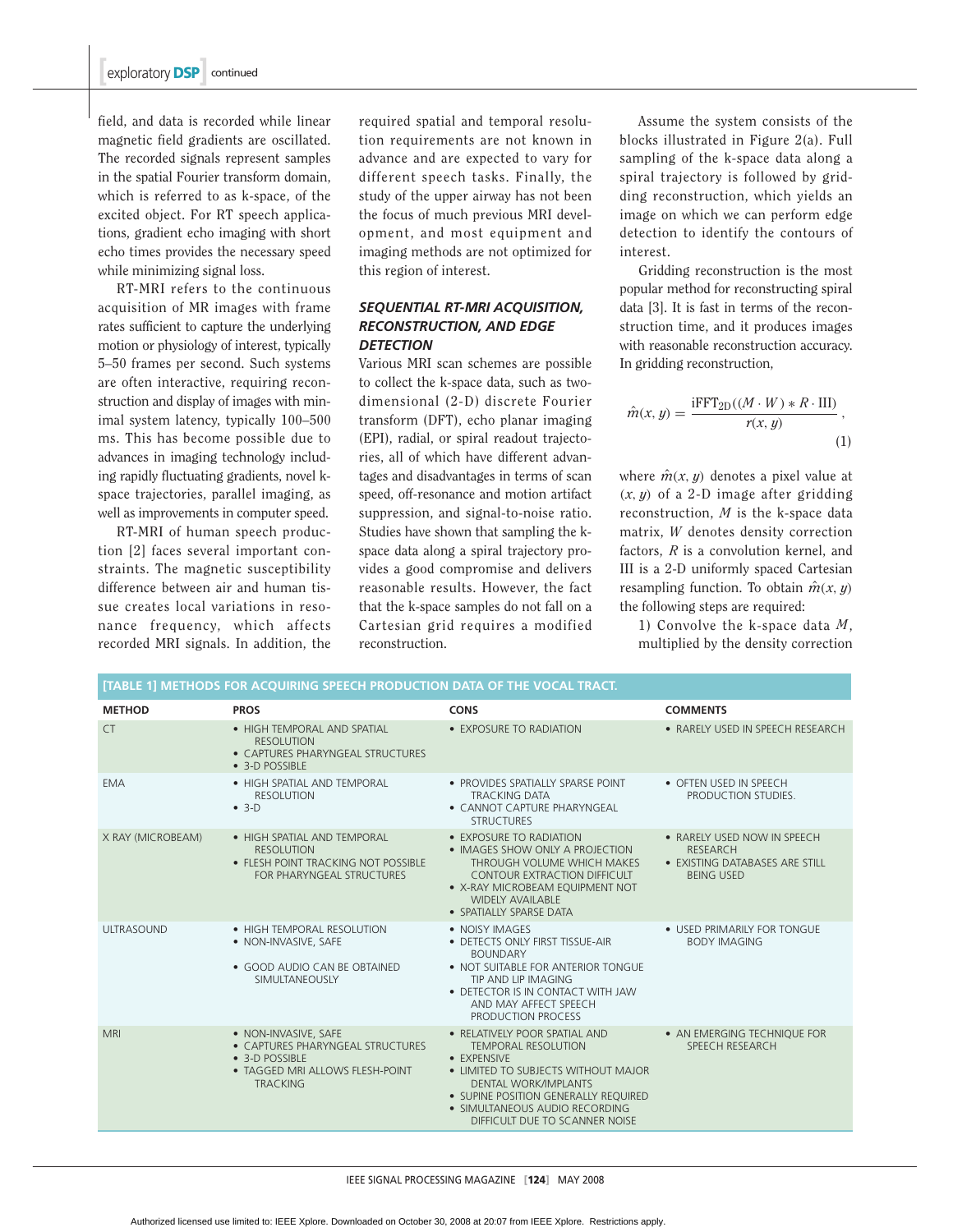factors *W*, with a convolution kernel *R*.

2) Resample the result into a uniformly spaced grid III.

3) Compute a fast inverse Fourier transform of the data on the uniformly spaced grid.

4) Divide the resulting image by a 2-D Fourier transform  $r(x, y)$  of R to correct for attenuation effects due to the finite extent of *R*.

The outcome of the gridding reconstruction consists of a complex valued 2- D intensity image, whose absolute value  $m(x, y) = |\hat{m}(x, y)|$  is commonly displayed and used for the subsequent edge detection process.

The edge detection in a given image can be formulated as an optimization process in which we search for the best set of parameters *P* of a contour *C*(*P*) to align it with the intensity gradients, i.e., with the edges in the image [4]. To quantify the goodness of the fit of a candidate contour to the underlying image edges, an external energy measure *E*ext is adopted, which is chosen here to be the line integral along the contour *C* over the negative image intensity gradient magnitude

$$
E_{ext}(P) = -\int_{C(P)} |\nabla(h(x, y))|
$$
  
 
$$
* m(x, y))| ds
$$
 (2)

An optional smoothing filter kernel  $h(x, y)$  may be applied to mitigate the effects of noise in the image. To produce smooth contours an internal energy measure  $E_{int}(C(P))$  can be used to measure and penalize the curvature, or roughness, of the candidate contour.



**[FIG2] Data acquisition and analysis methodologies. (a) Conventional approaches acquire fully sampled spiral data, produce images using gridding reconstruction, and perform edge detection to extract vocal tract contours. (b) Accelerated spiral acquisition can be achieved by undersampling spiral trajectories but will produce aliasing artifacts in images when using gridding reconstruction. Advanced reconstruction techniques such as compressed sensing (shown), non-Cartesian paralell imaging, or temporal filtering, can in some cases produce alias-free images. Edge detection is performed to produce final vocal tract contours. (c) The analysis-driven approach considers only the final output (e.g., vocal tract contours) without requiring high quality intermediate data (e.g., magnitude image). This relaxes the imaging constraints and can allow even greater acceleration.**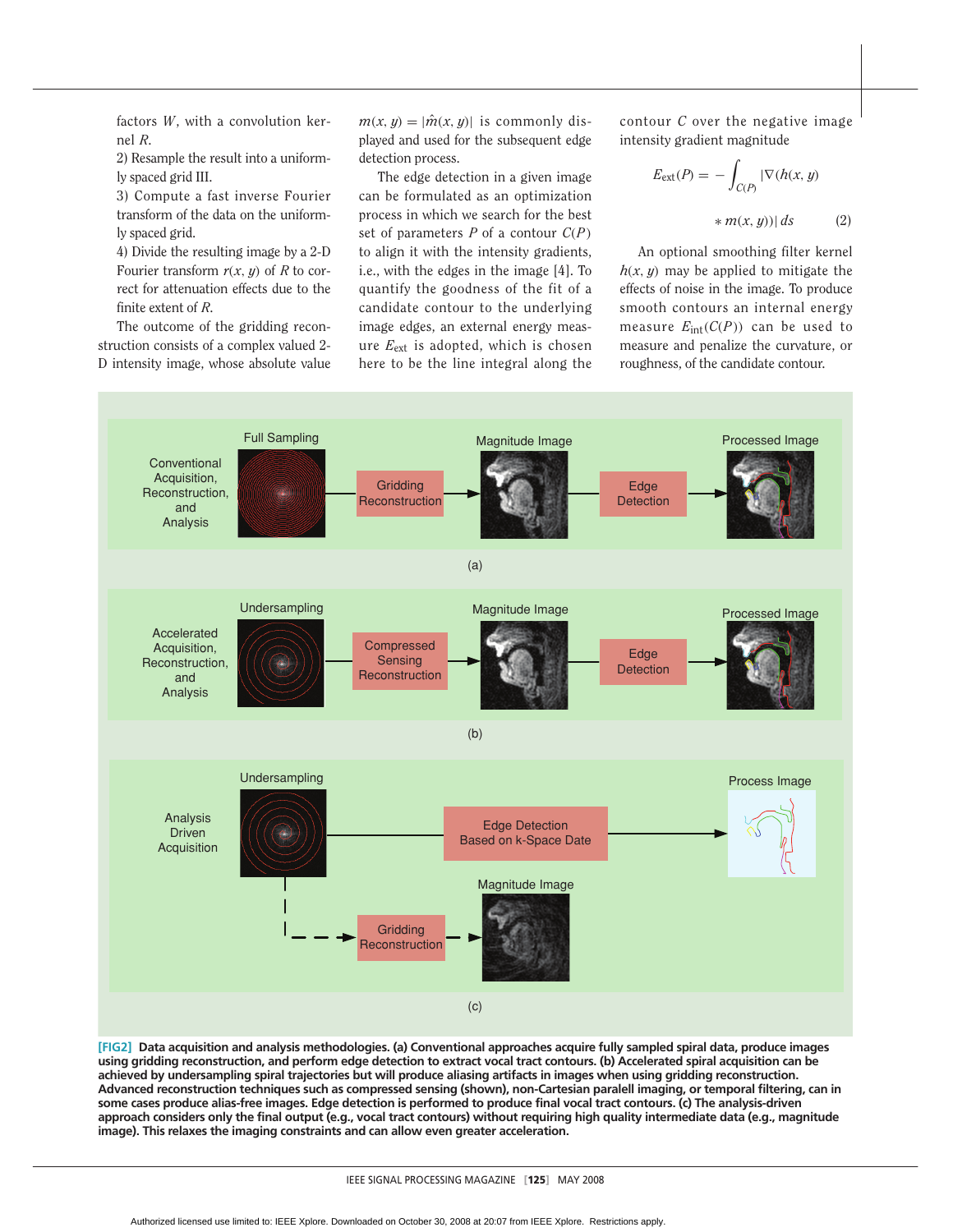The contour detection process now consists of minimizing the sum of external and internal energies associated with the contour by adjusting the parameters that control the contour shape

The challenges here consist of how to a) select the appropriate contour descriptors that allow a straightforward computation of (2) and allow the capturing of the specifics of the upper airway contours with few parameters, b) design an algorithm to solve the





**[FIG3] Compressed sensing reconstruction applied to real-time speech MRI. Two important considerations are time-efficient gradient waveform design (and its associated k-space sampling pattern) and the choice of the sparsifying basis.**



**[FIG4] Modulation of the tongue shape by the first PCA component for four different emotions (mean shape with dotted line).**

nonconvex optimization problem in (3), and c) detect robustly the endpoint of the contour segments that correspond to the individual articulators. A solution to b) may rely on exploiting knowledge of the vocal tract anatomy and the deformation space of the individual anatomical components, and a solution to c) may consist of employing model-guided optimization. However, these challenges remain open for further study.

# *ACCELERATED ACQUISITION, COMPRESSED SENSING RECONSTRUCTION AND EDGE DETECTION*

Currently achievable frame rates with the conventional RT-MRI techniques are sufficient for some speech research studies. However, for safety reasons in practice the frame rates cannot be further increased by accelerating the readout scans and hence the delivered MRI data rate.

Instead, to capture the fastest vocal tract shaping phenomena a viable solution is to employ accelerated methods for acquisition, reconstruction, and analysis using RT-MRI. The block diagram of a system that employs such methods is illustrated in Figure 2(b). This system uses sparse sampling of k-space, motivated by the fact that even with undersampled spiral k-space data non-Cartesian parallel imaging can recover images free from aliasing artifacts.

Spatial weighting produced by multiple coil arrays can be used for additional encoding (in addition to the Fourier transform) to remove aliasing and improve temporal resolution. Alternatively, temporal filtering can be employed, given prior knowledge that certain portions of the object are static or require reduced temporal bandwidth. These approaches, which include UNFOLD, k-t BLAST, and k-t SENSE, have been applied recently to speech imaging using radial trajectories with reasonable success.

In the same context of accelerated acquisition illustrated in Figure 2(b), the reconstruction step involves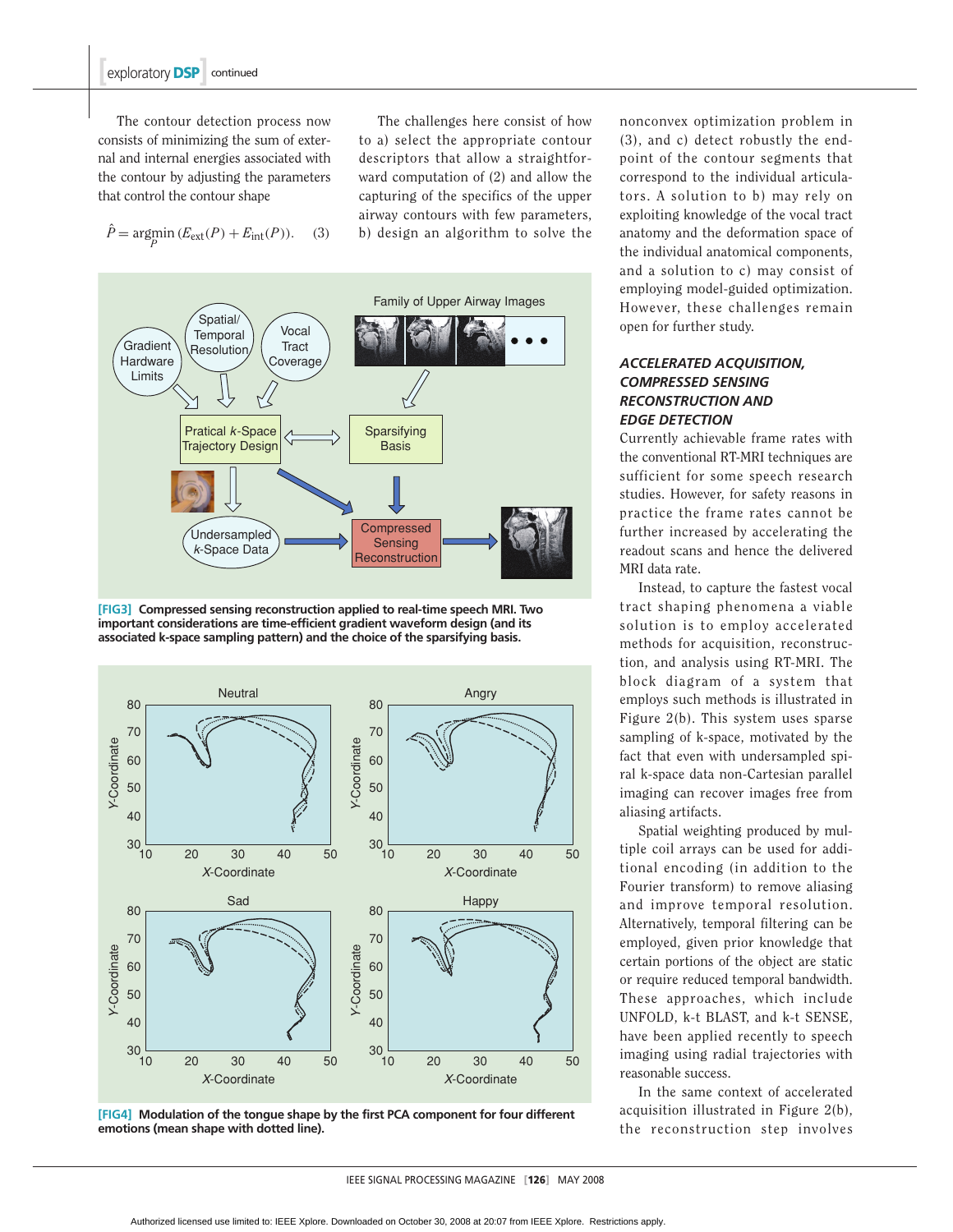

**[FIG5] (a) Word initial [n]: "TOE NODE." (b) Word final [n]: "BONE OH." Typical velum aperture (top row) and tongue tip constriction (bottom row) time functions for different positions of the nasal consonant.**

compressed sensing. This emerging technique has provided a theoretical framework in which a signal can be recovered by minimizing the *l*<sup>1</sup> norm of a sparse representation in a highly underdetermined linear system provided that it is compressible in certain transform domain. Hence, the MR compressed sensing can be expressed as an unconstrained optimization

$$
\hat{x} = \underset{x}{\arg\min} \|\Phi x - y\|_{l_2}^2 + \beta \|\Psi x\|_{l_1},
$$
\n(4)

where x is a one-dimensional array vector representing an image to be estimated,  $\Phi$  is spatial encoding matrix, y is acquired undersampled k-space data in vector form.  $\Psi$  is a sparsifying basis in matrix form and  $\beta$  is a parameter that controls the degree of influence of sparseness in the solution. This approach has been successfully applied with an acceleration factor of 5–10 to threedimensional angiography using variable density random subsampling on Cartesian grids.

Compared to parallel imaging and temporal filtering, the performance of compressed sensing reconstruction is highly dependent on the choice of the sparsifying basis and choice of the kspace sampling pattern (as shown in Figure 3), which may be both application specific. The sampling pattern determines the characteristics of underdetermined linear system matrix and thus affects the overall performance of compressed sensing reconstruction [5]. Moreover, k-space trajectories represent the continuous integration of gradient waveforms, which are always constrained by hardware limits such as amplitude and rate of change. An appropriate selection of the sparsifying basis needs to be specific to the upper airway images. The successful application of compressed sensing reconstruction to speech MRI will require (speech) application-specific optimization of the sparsifying basis and sampling pattern (see Figure 3).

In summary, alias-free images, which are reconstructed from the state-of-theart acquisition/reconstruction methods, can be used to detect air-tissue boundaries by using the aforementioned conventional edge detection methods. However, the process flow in Figure 2(b) now incorporates two optimization problems instead of one, one for the accelerated total variation reconstruction, and one for the contour detection.

## *ANALYSIS-DRIVEN ACQUISITION, RECONSTRUCTION AND EDGE DETECTION*

Dynamic speech MRI for speech production research requires the data acquisition process to push the limits of spatial resolution, temporal resolution, and real-time anatomical region coverage. The conventional approach from data acquisition to vocal tract analysis, as discussed in the previous two sections and shown in Figure 2(a) and (b), involves several stages performed in tandem:

1) Reconstruct artifact-free images from the acquired data.

2) Compute the magnitude of the reconstructed images.

3) Perform edge detection and/or contour tracking.

4) Compute vocal tract parameters.

Each stage is designed and optimized in relative isolation, resulting in excessive requirements for each step, that may not be required to meet the overall goal. In other words, this conventional approach will produce high-quality intermediate data, when computing high quality final data (vocal tract parameters) is the primary goal. To address this limitation, a "holistic" approach of jointly optimizing all stages, or optimizing a reconstruction/processing technique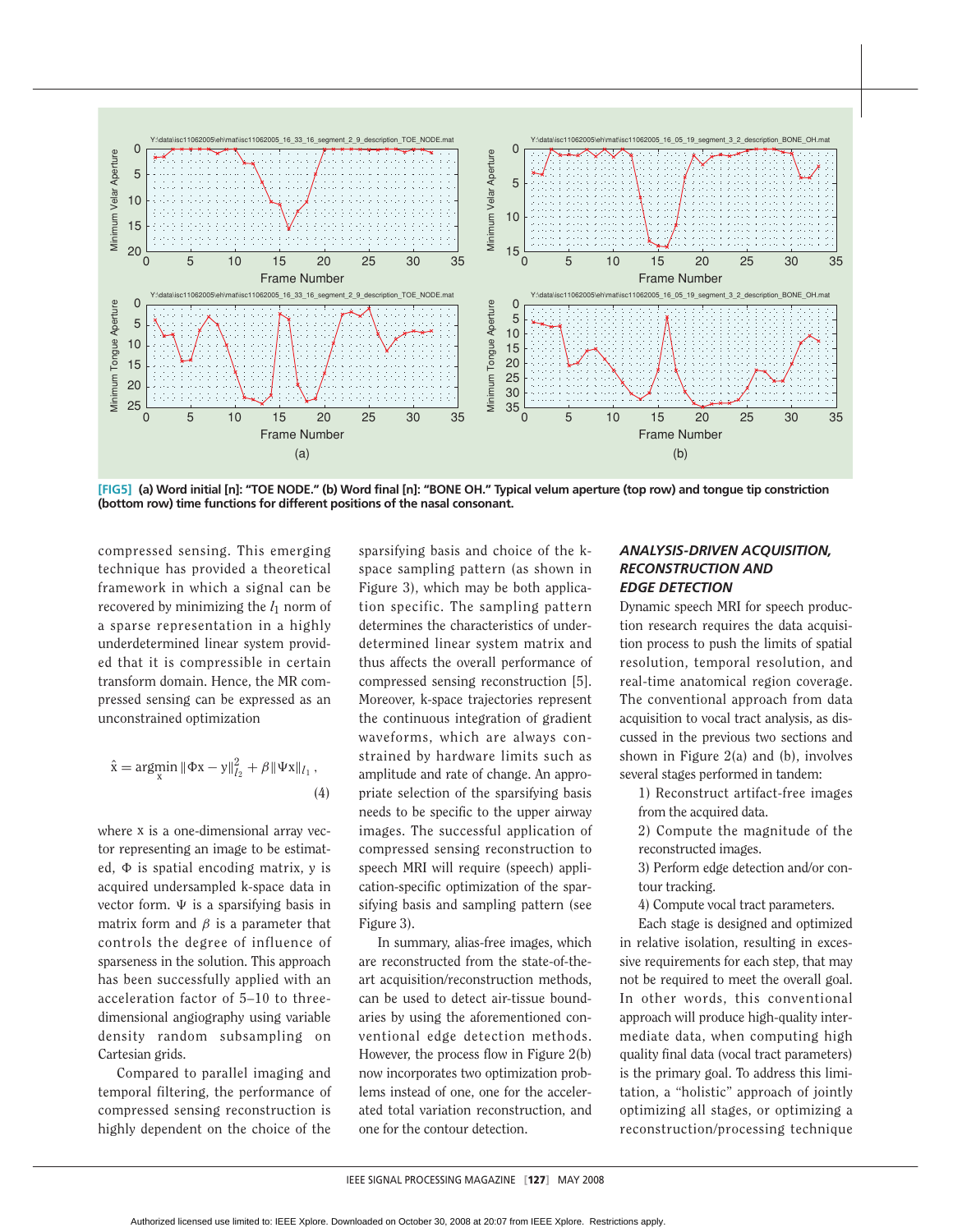whose input is k-space data and outputs are the final vocal tract parameters is illustrated in Figure 2(c).

Based on recent work [6] that has shown that an optimized k-space subsampling scheme can be devised that maintains accurate detection of certain air-tissue boundaries, Canny edge detection was reinterpreted in the Fourier domain by performing the convolution of images with directional gradient masks as the multiplication of the kspace data with the Fourier transform of that mask. This led to subsampling of a ring-shaped region in k-space that maximally overlapped with the region of support of the directional masks in k-space. Fourier-based edge detection in conjunction with ring-shaped subsampling allowed for a 50% reduction in data acquisition and maintained detection of edges from broad piecewise smooth structures such as the tongue.

## **SPEECH PRODUCTION MODELING**

Upon the successful contour extraction from the RT MRI image sequences, one can proceed with the modeling of the dynamic speech production process using the extracted contours as "features." At a simple level, following the acoustic source-filter theory of speech production, the vocal tract dimensions extracted from the images can be used to estimate the resonance frequencies of the vocal tract filter corresponding to the sounds being produced, and the time evolution of the resonance frequencies can be studied. But the vocal tract contour data also allow for a variety of other modeling possibilities, such as shapebased analyses and tract variable-based models. Recent approaches include shaping based models and tract variable based models.

### *SHAPING BASED MODELS*

In [7], the effect of emotions on the vocal tract shaping during speech production was investigated. Four different emotions, neutral, angry, sad, and happy, were simulated by a subject for a variety of target utterances. The tongue contours were extracted from the RT-MRI recordings and a principal component analysis (PCA) was carried out for the contour sample points. The modulation achieved by the strongest PCA component for the four different emotions is illustrated in Figure 4. From these figures we can observe that in particular the tongue tip undergoes an emotionspecific shaping. Such data allow for new model for emotional speech articulation.

## *TRACT VARIABLE BASED MODELS*

Modeling studies in the articulatory phonology framework rely on a task dynamic model to represent the articulatory dynamics in terms of gestures that are goal-directed linguistic actions of the vocal tract [8]. In this case, the midsagittal vocal tract geometry is reduced to about a dozen tract variables, which represent degrees and locations of constrictions in the vocal tract as formed by individual anatomical components. Some sample tract variables are the lip aperture, the velum aperture, and the tongue tip constriction degree shown in Figure 1(b).

In [9], RT-MRI methods were used to determine the effect of syllable position on the coordination of velum and oral gestures in the articulation of nasal sounds like [n]. Consider, for example, the two utterances "TOE NODE," and "BONE OH." Each contains the nasal consonant [n] in a position between two [o] vowels. However, the nasal consonant is in the onset of a word in the first case and the coda of a word in the other. In both cases, the production of [n] requires an opening of the nasal passage by lowering the velum and a closure of the oral passage by moving the tongue onto the alveolar ridge. RT-MRI enables us to study such dynamic coordination in a direct and quantitative way.

The time evolution of the velum aperture and the tongue tip constriction degree for the word initial position of [n] are illustrated in Figure 5(a) (top and bottom rows, respectively). The distinct minimum in the velum aperture time function corresponds to the lowering of the velum for the production of the nasal consonant, and at around the same time the tongue tip creates the necessary occlusion of the oral cavity as indicated by a distinct peak in the aperture time function. Comparing this to the aperture time functions for the word final nasal position in Figure 5(b), the study showed that in general for word onset nasals the tongue gesture precedes the velum gesture, whereas for word final nasals the opposite is true, i.e., the velum opening precedes the tongue closure.

## **OUTLOOK**

The availability of such dynamic speech imaging data opens up other exciting new possibilities for advancing scientific and technological work. Large volumes of direct speech production data afford the use of machine learning approaches to characterize patterns underlying complex encoding of intent and emotions in speech. Current research is directed towards jointly modeling the vocal tract shaping process and the speech signal, both of which are asynchronously related using advanced signal processing tools such as particle filters, hidden Markov models, and graphical models. Results from such efforts are anticipated to open new directions for the field of speech processing.

#### **ACKNOWLEDGMENTS**

This work was supported by NIH Grant R01 DC007124-01. We acknowledge the support and collaboration of the Speech Production and Knowledge group at the University of Southern California.

## **AUTHORS**

*Erik Bresch* (bresch@usc.edu) and *Yoon-Chul Kim* (yoonckim@usc.edu) are Ph.D. students in the Ming Hsieh Department of Electrical Engineering at the University of Southern California (USC).

*Krishna Nayak* (knayak@sipi.usc.edu) is an assistant professor of electrical engineering and jointly in Biomedical Engineering and Medicine at USC and director of the Magnetic Resonance Engineering Laboratory.

*Dani Byrd* (dbyrd@usc.edu) is a professor in the Department of Linguistics and a vice dean of the College at USC, where she directs the Phonetics Laboratory.

(continued on page 132)